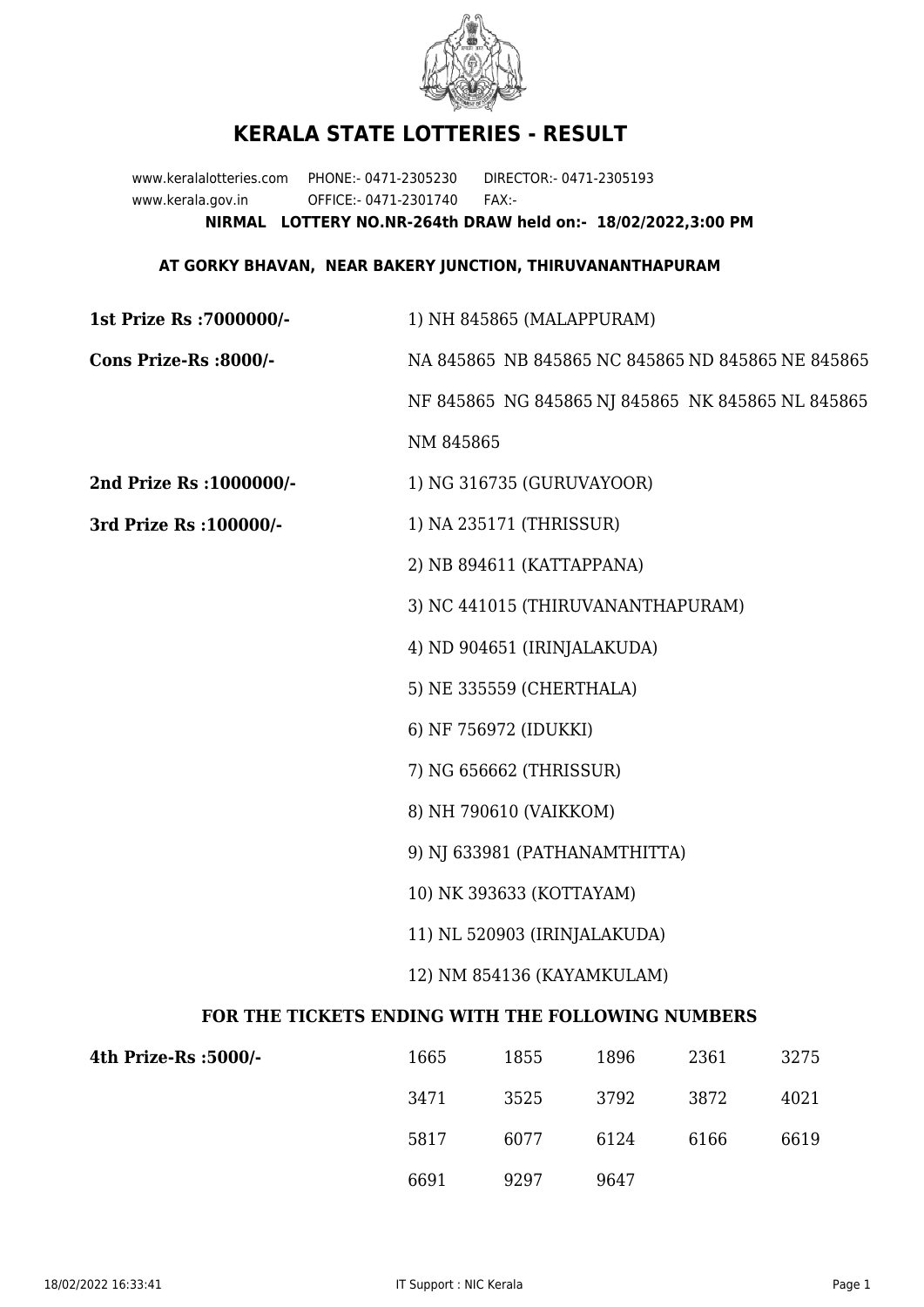| 5th Prize-Rs : 1000/- | 0253 | 0484 | 0638 | 0969 | 1262 |
|-----------------------|------|------|------|------|------|
|                       | 1590 | 1978 | 2004 | 2012 | 2022 |
|                       | 2256 | 2442 | 2935 | 2997 | 3708 |
|                       | 4468 | 4487 | 4677 | 5013 | 5049 |
|                       | 6794 | 7327 | 7464 | 7667 | 7834 |
|                       | 8484 | 8531 | 8606 | 8853 | 8949 |
|                       | 9052 | 9229 | 9449 | 9496 | 9517 |
|                       | 9949 |      |      |      |      |
| 6th Prize-Rs :500/-   | 0007 | 0060 | 0357 | 0673 | 0756 |
|                       | 0771 | 1097 | 1188 | 1340 | 1460 |
|                       | 1505 | 1543 | 1617 | 1712 | 1837 |
|                       | 1951 | 2146 | 2327 | 2531 | 2595 |
|                       | 2645 | 2903 | 2975 | 3109 | 3245 |
|                       | 3253 | 3544 | 3552 | 3694 | 3779 |
|                       | 3802 | 3839 | 3920 | 3923 | 3995 |
|                       | 4180 | 4194 | 4206 | 4367 | 4378 |
|                       | 4457 | 4520 | 4563 | 4577 | 4752 |
|                       | 4936 | 4990 | 5016 | 5140 | 5253 |
|                       | 5266 | 5575 | 5822 | 5834 | 5984 |
|                       | 6220 | 6238 | 6258 | 6399 | 6954 |
|                       | 6978 | 7029 | 7496 | 7607 | 8080 |
|                       | 8179 | 8382 | 8665 | 8751 | 9205 |
|                       | 9212 | 9341 | 9385 | 9418 | 9475 |
|                       | 9583 | 9612 | 9832 | 9986 |      |
| 7th Prize-Rs : 100/-  | 0021 | 0047 | 0121 | 0210 | 0236 |
|                       | 0252 | 0310 | 0325 | 0499 | 0601 |
|                       | 0667 | 0689 | 0807 | 0823 | 1028 |
|                       | 1172 | 1229 | 1327 | 1396 | 1509 |
|                       | 1568 | 1583 | 1604 | 1611 | 1634 |